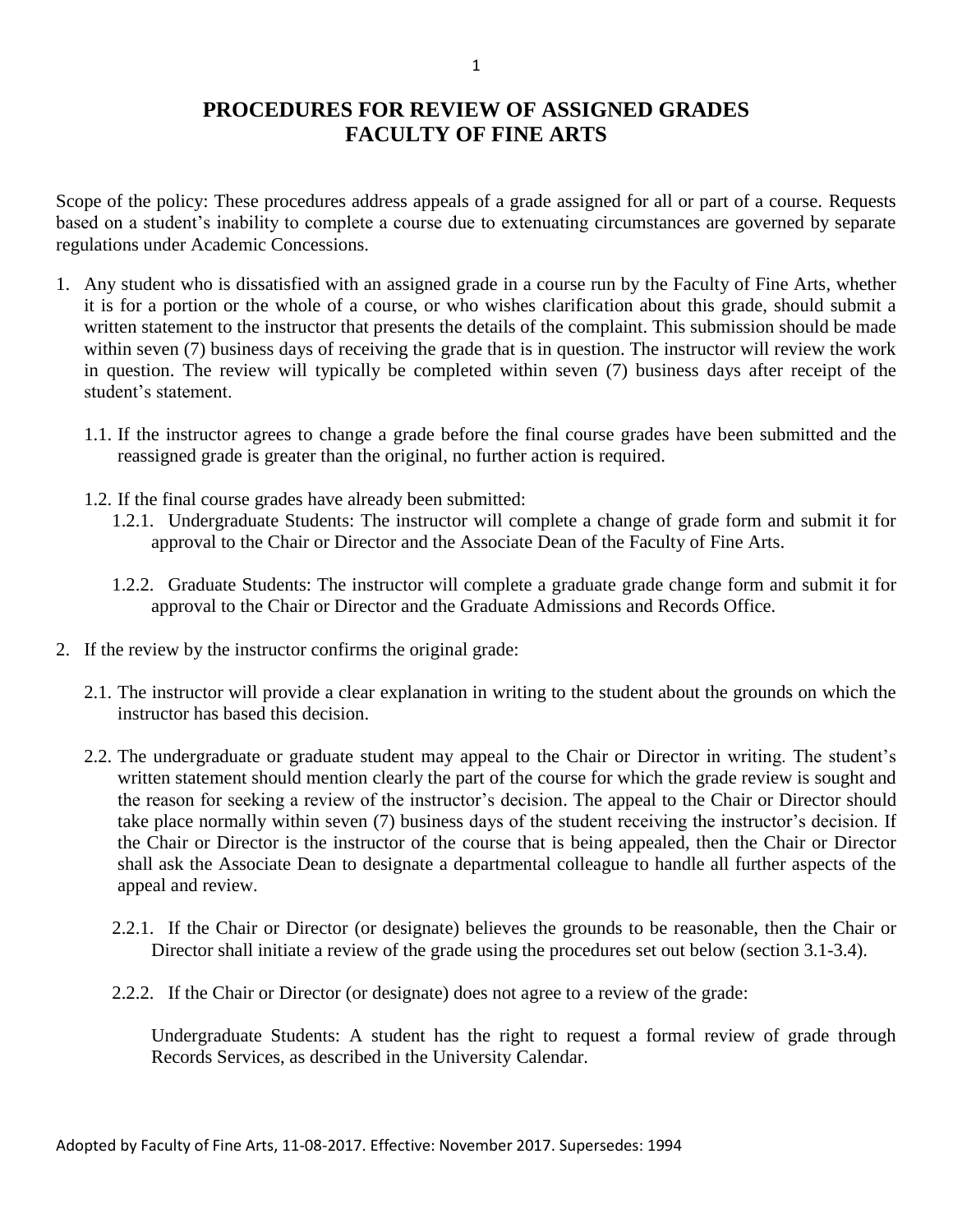Graduate Students: A student has the right to request a formal review of grade through the Office of the Dean of Graduate Studies. The student normally remains a member of their home academic unit during any appeal.

- 3. In a review of a grade that results from the process described in section 2, the following procedures will be used:
	- 3.1. The Chair or Director will inform the student requesting the grade review of the university and faculty policy within five (5) business days of receiving the appeal. The student requesting the grade review will send a confirmation email to the Chair or Director, within five (5) business days of receiving the Chair or Director's notification, indicating that the student understands that the grade determined by the review will be recorded as the official grade and may be raised, lowered, or remain the same as the original grade.
	- 3.2. The Chair or Director (or designate) shall decide if the appealed grade shall be reviewed within or outside the department or School. The instructor who has taught the course in question shall not participate in this decision.
	- 3.3. If the appeal is considered within the department, then
		- 3.3.1. The Chair or Director (or designate) shall select one or more persons qualified to conduct the review who will receive from the original instructor:

a) full course materials (such as course outlines, reading lists, statements of goals and expectations, performance or presentation standards, etc.);

b) an explicit statement of grading methods and assessment techniques;

c) scoring keys, marking guides, or other explicit criteria for evaluating the components of the grade;

d) other components of the grade, such as attendance, late submission penalties, audio or video materials, etc.

e) unmarked copies of the work submitted for the grade in question and written assessments from instructors in courses where grades depend upon performances or exhibitions. No grade should be attached to these assessments;

f) the distribution of marks and of grades for the course (or the course component in question);

g) a dossier of communication with the student that is specifically relevant to the course and grade in question.

- 3.3.2. The assigned reviewer(s) will receive contested materials, as described in 3.3.1, from the Chair or Director or Records Services, as appropriate.
- 3.3.3. To minimise the risk of a bias, the student's name and number will not be identified to the reviewer and the reviewer's name will not be identified to the student.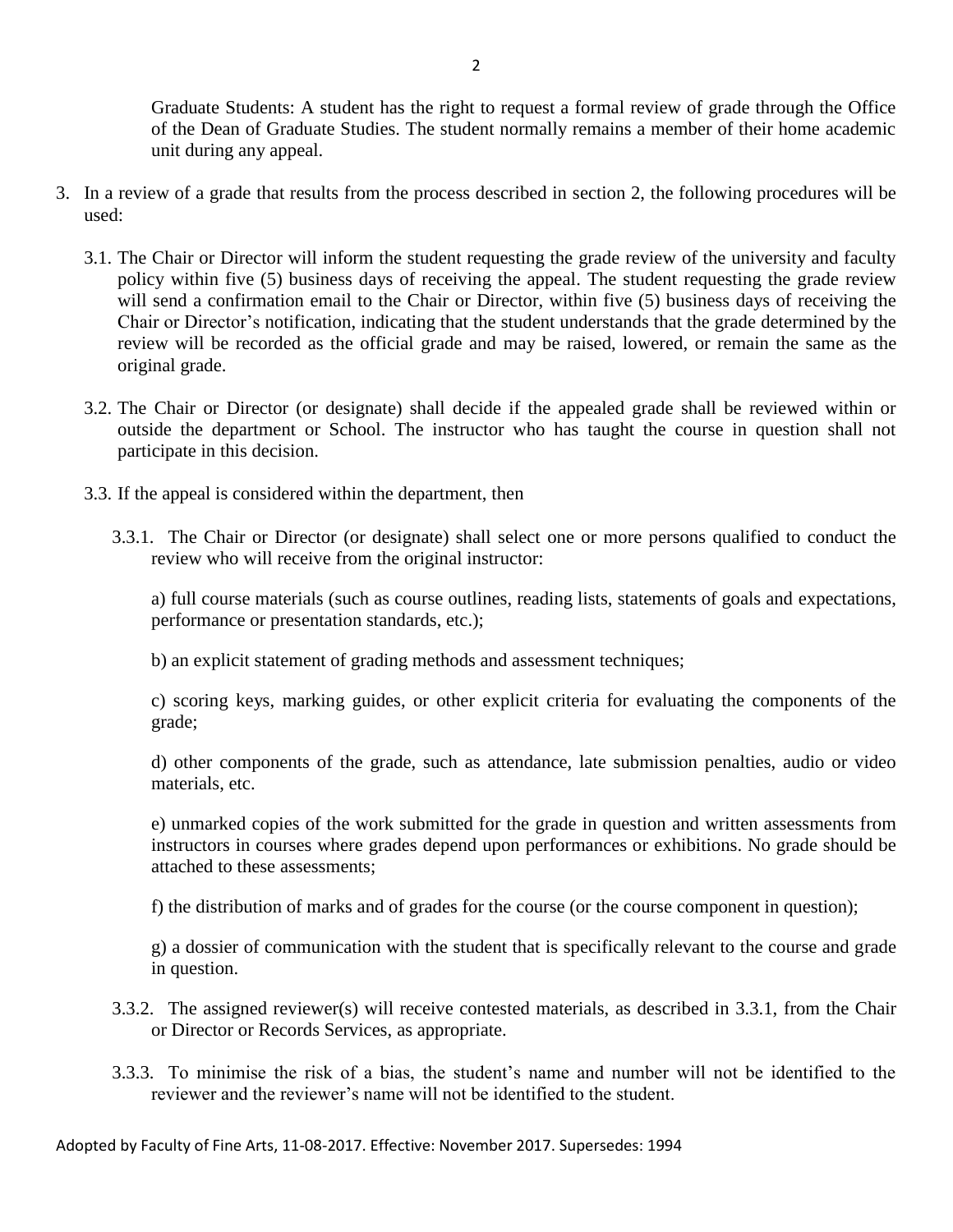- 3.3.4. For written work, the reviewer, will, where possible, read unmarked copies of all work submitted for the grade in question. For non-written work, the reviewer will consult with the Chair or Director in order to decide on a fair and appropriate way of conducting the review. Reviewers are expected to come to a final grade without knowledge of the original grade and without personal consultation with the original marker. Students do not have the option to rewrite, edit, or in any other way change their submitted assignments prior to the review process.
- 3.3.5. The reviewer(s) will submit to the Chair (or designate) their independent evaluation of the grade normally within ten (10) business days of receiving the material. If the evaluation is different from that of the original instructor, then the Chair (or designate) shall consult with the reviewer(s) and the original instructor and/or seek further opinion before deciding the final grade to be awarded. This revised grade shall be recorded as the official grade regardless of whether it is lower, the same, or higher than the original grade.
- 3.4. If the Chair or Director (or designate) determines that the grade should be reviewed outside the department, then
	- 3.4.1. The Chair or Director (or designate) shall decide who is qualified to conduct the review and shall determine if that person(s) is willing to undertake the review;
	- 3.4.2. The materials described above in 3.3.1. (a-g) shall be conveyed to the reviewer(s) by the Chair or Director or Records Services, as appropriate, and the assessment will be processed as described in 3.3.4.
- 3.5. Appeal process beyond the level of the academic unit
	- 3.5.1. If an undergraduate student is dissatisfied with the final grade awarded by the Chair or Director, the student may ask for a further review of the grade from the Associate Dean by submitting a request in writing within seven (7) business days of receiving the Chair or Director's decision. The Associate Dean's review will attend to fair implementation of academic policies and procedures. The Associate Dean will not consider an appeal where the sole question in a student's appeal is a matter of academic judgment. The Associate Dean's review does not involve re-grading. The Associate Dean will conduct the review based on evidence related to how the process has been conducted. This review will confirm the initial grade or the grade that has resulted from one of the earlier stages of review. The Associate Dean's decision will be recorded as the final grade regardless of whether the resulting grade is lower, the same, or higher than the original grade.
	- 3.5.2. Students should submit the following materials to the Associate Dean for review:
		- a) Reason for the appeal
		- b) A timeline including a sequence of events and a list of key documents

c) Any supporting documentation relevant to the appeal (including the contested assignments and grades)

- d) A copy of the final decision that is appealed
- e) A statement of the outcome being sought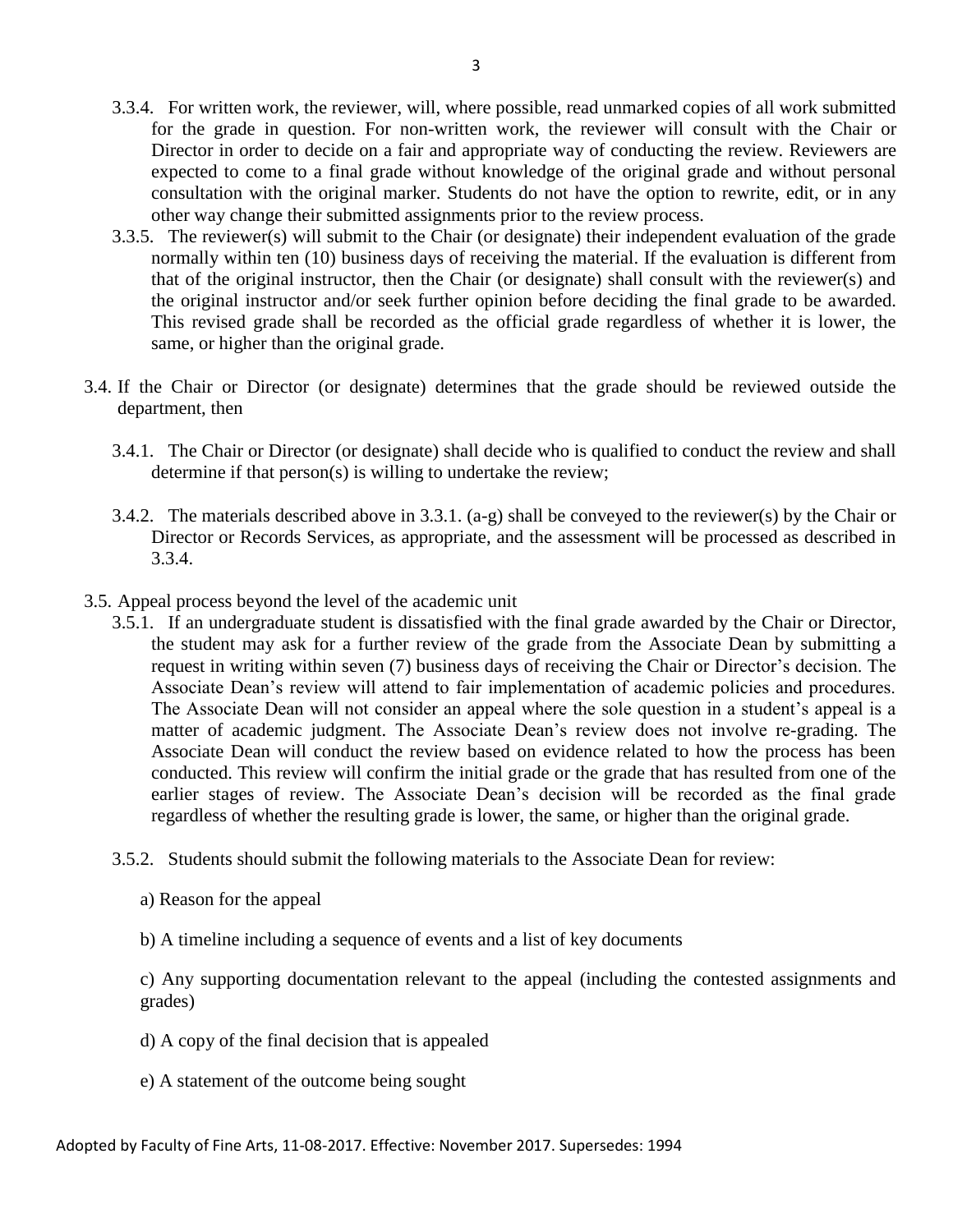- 3.5.3. If a graduate student is dissatisfied with the final grade as assigned by the Chair/Director, the student may request a further review of the grade through the Office of the Dean of Graduate Studies. The Faculty of Graduate Studies' review will attend to fair implementation of academic policies and procedures. The decision reached through this process will be recorded as the final grade regardless of whether it is lower, the same, or higher than the original grade.
- 3.6. If the Chair or Director is the instructor of the course in question, then the Associate Dean shall designate a departmental colleague to act in the Chair's/Director's stead, and the review shall be conducted as outlined above, except that
	- 3.6.1. The Associate Dean shall forward to the reviewer(s) all course materials as outlined in 3.3.1. (a $g$ ):
	- 3.6.2. The reviewer(s) will submit to the Associate Dean their independent evaluation of the grade. If the evaluation is different from that of the original instructor, then the Associate Dean shall consult with the reviewer(s) and the original instructor and/or seek further opinion before deciding the final grade to be awarded. This revised grade shall be recorded as the official grade regardless of whether is it lower, the same, or higher than the original grades. The Associate Dean will provide the department with a copy of the reviewer(s) report and the final decision on the grade.
- 3.7. If the Chair or Director is part of a team-taught course, then the other team-instructors (in consultation with the Associate Dean and without the involvement of the Chair) will review any contested grades that originate from the Chair's or Director's sections.
- 3.8. If the course is taught by the Dean or Associate Dean, then the Chair/Director of the department shall conduct the review as outlined above without the involvement of the Dean or Associate Dean.
	- 3.8.1. Reviews of grades for Interdisciplinary Fine Arts courses (FA-coded in the University Calendar) are directed to the course instructor. If a student is dissatisfied with the review (as described in section 1.1) and opts to request a further review, the review is conducted by the Associate Dean as Chair of the Interdisciplinary Fine Arts course offerings, according to the procedures outlined above. If further review is required, this is conducted by the Dean. The Dean's decision is final, regardless of whether the resulting grade is greater, the same or lesser than the original grade.
- 4. The final level of appeals made by undergraduate and graduate students is the Senate Committee on Appeals. The Senate Committee on Appeals has no jurisdiction to consider a decision where the sole question in a student's appeal turns on a question of academic judgment.

\*\*\*

Students may seek further independent advice at any point of the above process by contacting the University of Victoria Ombudsperson at [ombuddy@uvic.ca](mailto:ombuddy@uvic.ca)

## **Links to relevant documents:**

- Calendar section on Grading, including information on Review of an Assigned Grade: [http://web.uvic.ca/calendar/undergrad/info/regulations/grading.html#](http://web.uvic.ca/calendar2017-09/undergrad/info/regulations/grading.html)
- Undergraduate grade change form: <http://www.uvic.ca/registrar/assets/docs/UG-grade-change-form.pdf>

Adopted by Faculty of Fine Arts, 11-08-2017. Effective: November 2017. Supersedes: 1994